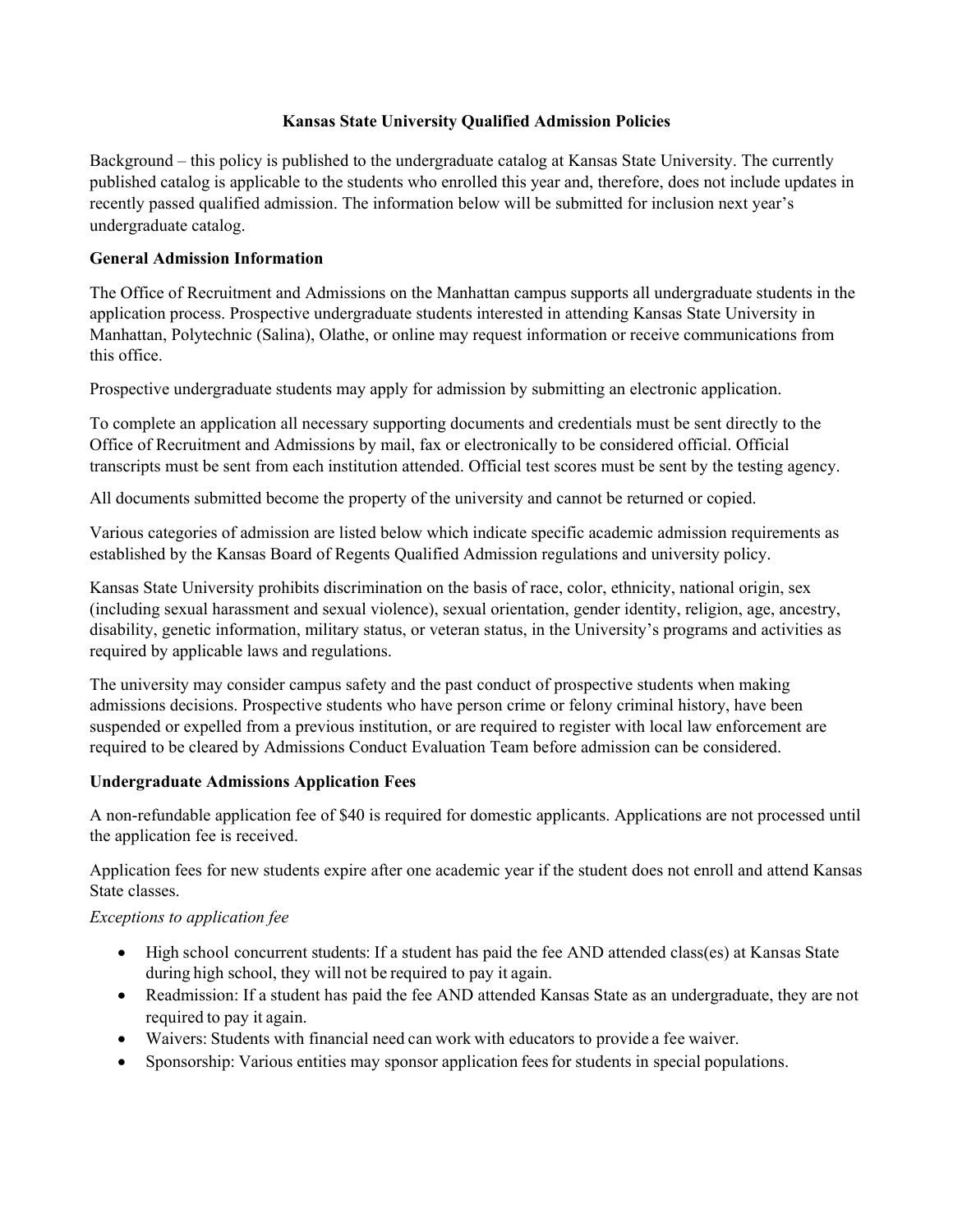#### **Glossary of Admission Terms**

Apply for admission: The process of submitting the electronic application and supporting credentials so that an official determination of eligibility to attend the university can be made.

Enrollment: The process of selecting courses and arranging a schedule of classes for the semester.

Exception: A category of admission in which the student does not meet qualified or assured admission but is granted admission.

Freshmen: High school graduates with no earned college credits after high school graduation. Students taking college-level work while in high school are considered new freshmen.

Non-degree students: Students not pursuing a degree who have been admitted for specific purposes or at the discretion of a director. Generally, these students are limited to 15 hours of credit from K-State. Other restrictions may apply. Non-degree students are not eligible for financial assistance.

Official test scores: Any results that are received directly from the testing service (ex. ACT, AP, CLEP, SAT, TOEFL). Scores noted on high school transcripts, personal reports, etc., are not official results.

Official transcript: A transcript that is sent directly by mail, fax or electronically from the registrar of a creditgranting institution to the K-State Admissions Office. Personal grade reports or student copies of transcripts are not official records.

Readmitted students: Any student who has previously been admitted and attended K-State courses at any time since high school graduation.

Special students: Students not pursuing a degree but have indicated they intend to take more than 15 credit hours. Special students must meet all standard admission requirements. Special students are not eligible for financial assistance.

Transfer students: Students who have taken college-level courses after high school graduation.

# **Freshman Admission Requirements**

Students categorized as degree-seeking freshmen may have different educational backgrounds.

*Students who attend/attended high school under the age of 21*

Admission to the university is test-optional and requires achieving EITHER:

- A cumulative high school GPA (weighted or unweighted) of 3.25 or higher OR
- ACT composite score of 21, or an SAT ERW+M score of 1060 or higher
- AND, if applicable, achieve a 2.0 GPA on all college credit taken in high school.

*Students who have completed a high school equivalency exam*

GED participants must meet the following based on when testing occurred:

- Tested January 2014 or later: Have an overall score of 680 and minimum score of 150 on each subtest.
- Tested between January 2002 and December 2014: Achieve a 2,550 overall GED score and at least 510 on eachtest.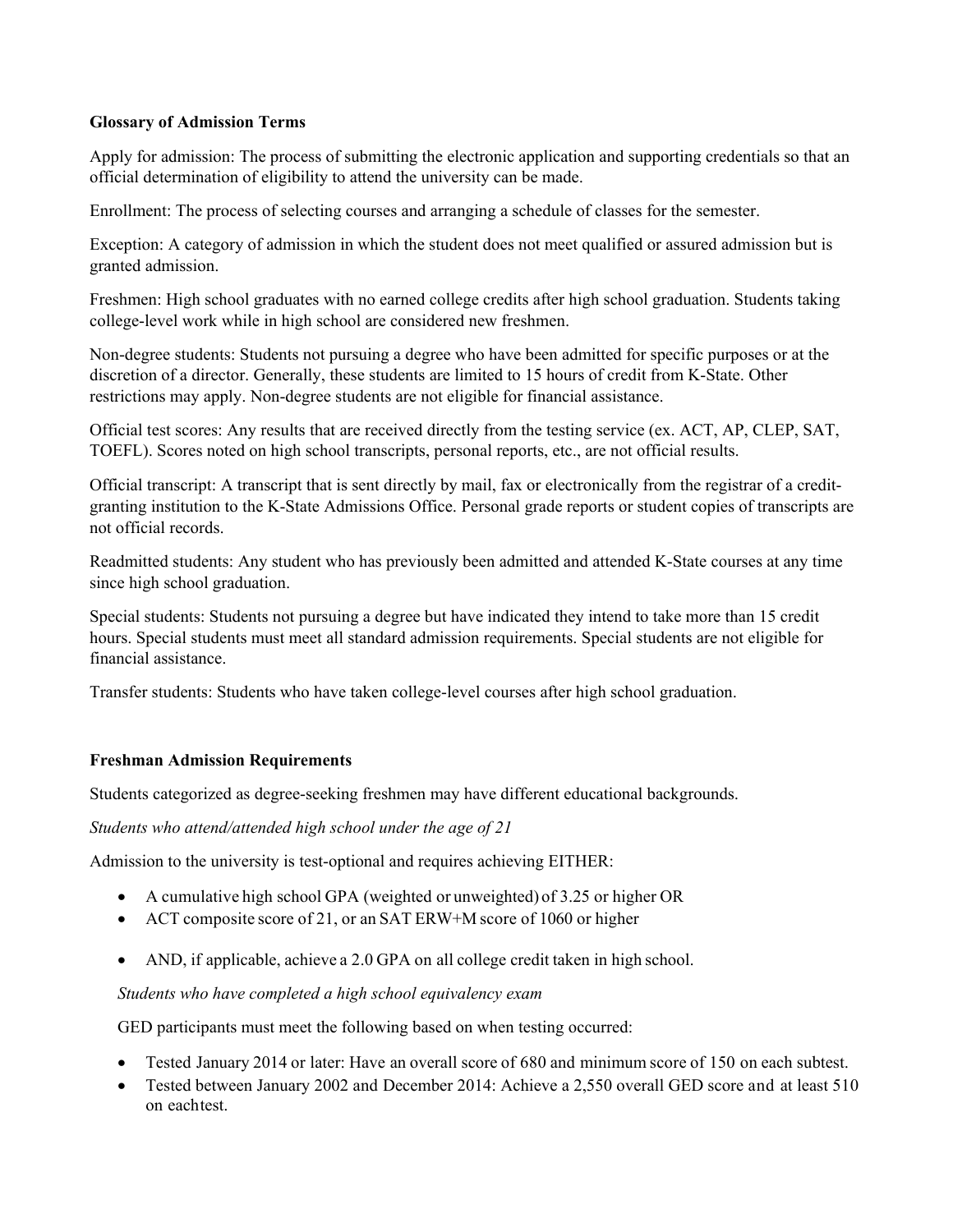• Tested before January 2002: Achieve an overall score of at least 250 and a minimum score of 50 on each subset.

HiSET participants who took the exam after Jan. 1, 2014 must:

• Achieve an overall score of 75 and a minimum score of 8 on each subtest.

#### *Homeschooled students*

Homeschooled students will be considered for admission on the same basis of ACT, SAT, or GED/HiSET scores. Students must submit scores and high school transcripts. Contact the Office of Recruitment and Admissions if you have questions about home schooling qualifications or requirements for admission.

### *Adult students*

Students who will be 21 or older at the start of class and have graduated from an accredited high school or completed a high school equivalency exam (defined in preceding section), may be admitted to Kansas State University without meeting the state's ACT/SAT score or high school GPA criteria. Adult students are required to have a cumulative college GPA of 2.0.

Please note some majors use selective admission or have different requirements. See "Majors with Different Requirements" section.

### *Freshman application process*

High school students are encouraged to initiate the application process early in their senior year by submitting a completed application and the nonrefundable application fee. Currently high school students are allowed to selfreport academic information. But each student should also submit any official scores from the American College Test (ACT) or from the Scholastic Aptitude Test (SAT).

K-State accepts ACT results for purposes of making admission decisions. The ACT college code number for K-State is 1428.

K-State accepts SAT results for purposes of making admission decisions. The SAT college code for K- State is 6334.

Following graduation from high school, an official eighth-semester transcript showing the date of high school graduation must be submitted. High school equivalency exam results may substitute for a transcript.

# **Transfer Admission Requirements**

Students categorized as degree-seeking transfers may have different educational backgrounds.

- Students who have earned college or university credit after high school graduation must have a minimum cumulative GPA of 2.0 on a 4.0 scale from an accredited institution to qualify for admission to the university.
- Students transferring fewer than 24 credit hours must meet the transfer and freshmen requirements for admission.

Please note some majors use selective admission or have different requirements. See "Majors with Different Requirements" section.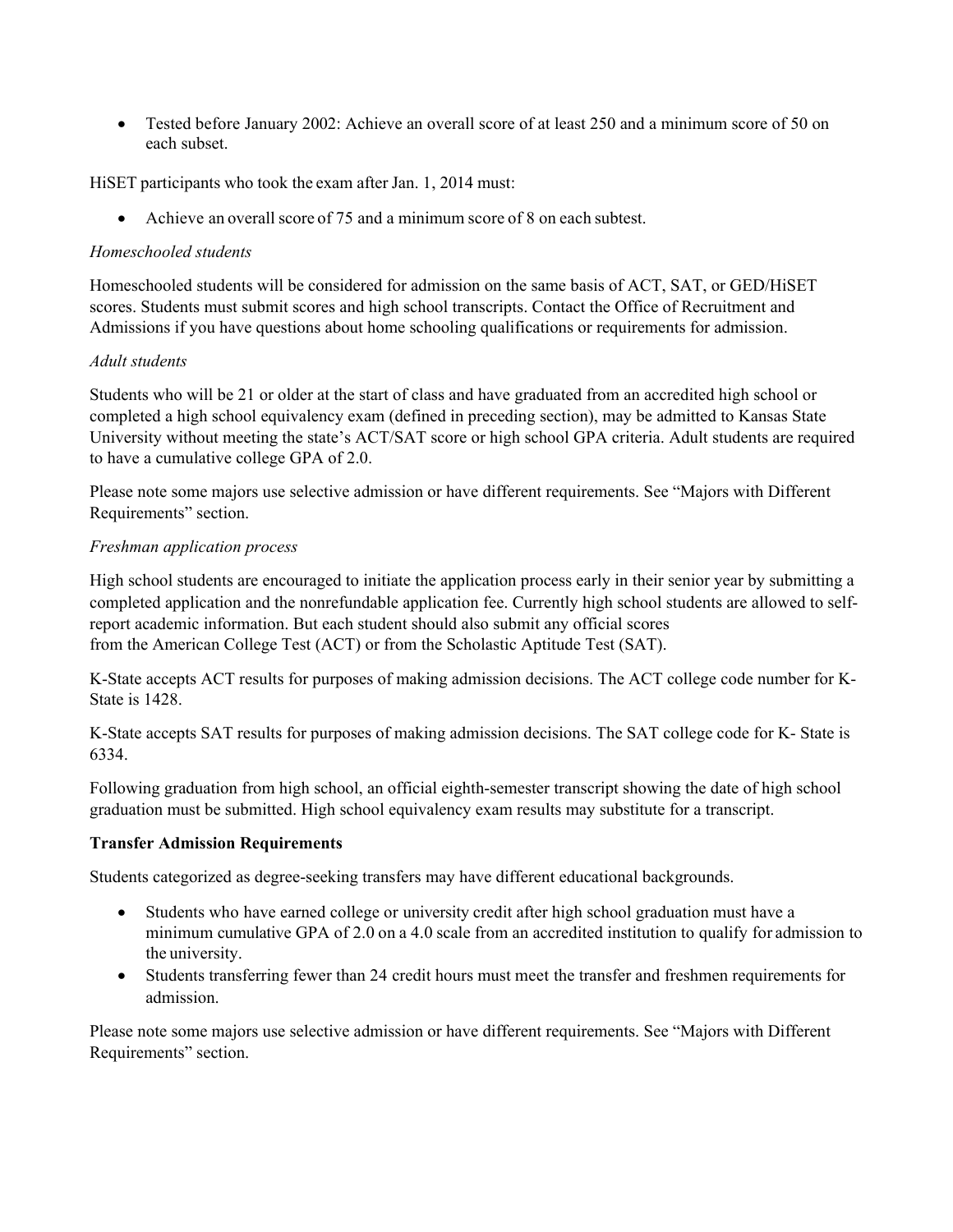### *Transfer application process*

Application procedures require a completed application form, the nonrefundable application fee, and complete official transcripts from all previous colleges or universities.

Transfer applicants who have earned less than 24 hours of transfer credit must also submit an official final high school transcript showing their graduation date and ACT or SAT scores. Information about institutions previously attended is required to be submitted upon application, and transcripts must be submitted regardless of the applicant's preferences concerning use of previously earned credit.

Applications that do not include all college work on the application for admission are considered fraudulent. See "Fraudulent Applications" section.

All documentation must be sent directly to the Office of Recruitment and Admissions by mail, fax, or electronically from each institution attended. All documents submitted become the property of the university and cannot be returned or copied.

The College of Arts and Sciences offers an option to enter the university without declaring a specific program of study. This Open Option program is limited to students who have earned less than 60 college- level credit hours. If you have earned 60 or more credit hours you must specify a major.

# **Transfer Credit and Prior Learning**

Most academic credits from regionally accredited community colleges and universities are transferable to K-State. Up to half of the hours required for a K-State baccalaureate degree can be taken at a two-year college.

Official evaluation of transfer credit is part of the admission procedure. Application of transfer credit toward degree requirements is determined by each college and major department. See the complete transfer credit policy here:<https://www.k-state.edu/admissions/undergrad/manhattan/apply/transfer/transfer-credit-policy.html> The university does not consider transfer work from institutions that have not been accredited in the admission decision.

#### *Kansas community college articulation*

K-State has transfer articulation agreements with the 19 Kansas community colleges. Students who have received an associate of arts or an associate of science degree from a Kansas community college are guaranteed junior classification.

All credits of an associate degree are not necessarily applicable toward a bachelor's degree; additional freshman, sophomore, and general education courses may be required to meet degree requirements.

The associate of applied science (AAS) and associate of general studies (AGS) degrees will only transfer into specific bachelor's programs. Generally, these degrees will only apply toward bachelor degrees in areas related to technical occupations.

# *Additional details*

K-State implements decisions made by the Kansas Board of Regents' Transfer and Articulation Advisory Council to ensure consistency of transferability.

Specific information on college credit transfer, military credit transfer, and test credit transfer can be found on the university's prior learning site.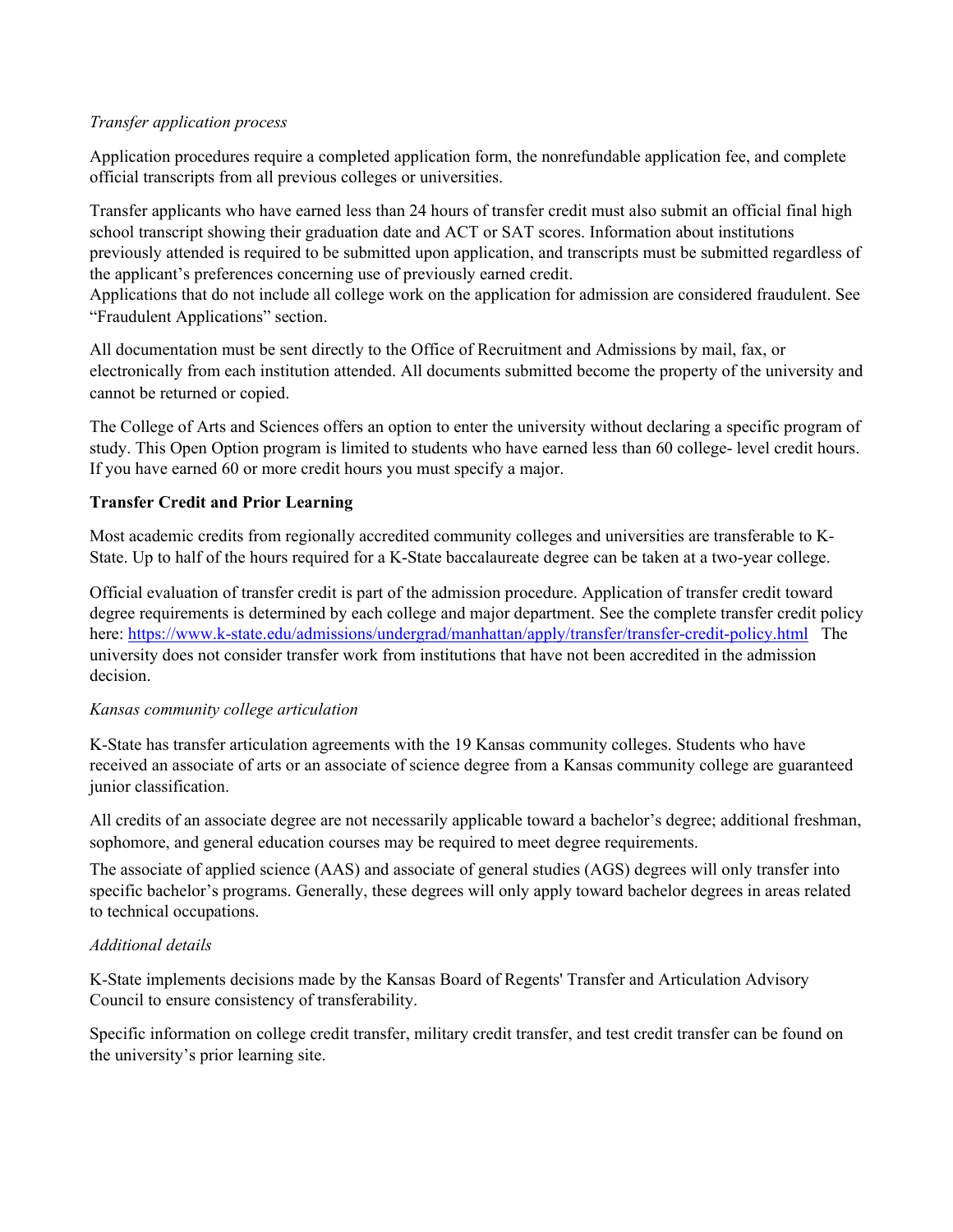#### **Students with unusual academic circumstances**

Kansas State University realizes there are circumstances that may prevent students from meeting the admission requirements. Students who have encountered unusual situations that may have kept them from meeting the requirements for admission should bring those circumstances to the attention of an admissions director.

In some situations, a student who has not met the established admission requirements may be admitted.

#### *Admission by exception*

Admission as an exception to requirements detailed above is limited to 10% of the admitted pool for an academic year. Such offers of admission are based on past academic record (secondary and/or post-secondary GPA, test scores) and any other materials provided by the student for holistic review (personal statements or letters of reference). Exception admission decisions are based on space availability, past academic performance, and individual characteristics and achievements.

Degree-seeking students admitted by exception are required to participate in special advising and retention programs. Students who do not meet these requirements may have admission revoked or be disenrolled.

### **Readmission**

Students considered for readmission are defined as any undergraduate student who has previously been admitted and attended K-State courses at any time since high school graduation, or any undergraduate student who was admitted to and attended classes after high school graduation.

Students need to reapply and be readmitted if they have graduated from K-State and want to return for further undergraduate work, have not been enrolled at K-State for at least one fall or spring semester, or have been dismissed from K-State. There is no readmission application fee.

A dismissed student will be readmitted only when approved for reinstatement by the academic standards committee of the college the student is attempting to enter; the application for reinstatement must be directed to the pertinent academic standards committee. In addition to the student's application for readmission, the Dean's office of the academic unit must submit a reinstatement form to the Office of Recruitment and Admissions.

Graduate students who have attended graduate school at K-State or earned a K-State graduate degree but have never been an undergraduate student at K-State, must file an undergraduate application and pay the application fee.

Students must be readmitted to a primary major.

# **Special and Non-degree Student Admission**

Several categories of special and non-degree students exist at K-State. All students are subject to stated requirements and are responsible for payment of all fees, regular attendance at classes, and maintenance of satisfactory standing. Special and non-degree-seeking students are not eligible for financial assistance. Special and non-degree options are not available for international students on student visas.

#### *Non-degree-seeking student applicants*

Some students may be admitted as non-degree-seeking students at the discretion of the Office of Recruitment and Admissions. Non-degree-seeking students must submit the admission application and application fee. These students will be allowed to complete a maximum of 15 semester hours in non- degree status. In order to pursue work beyond the 15-hour limit, students must notify the Office of Recruitment and Admissions of the selected degree program, meet all degree-seeking admission requirements as described above and may be required to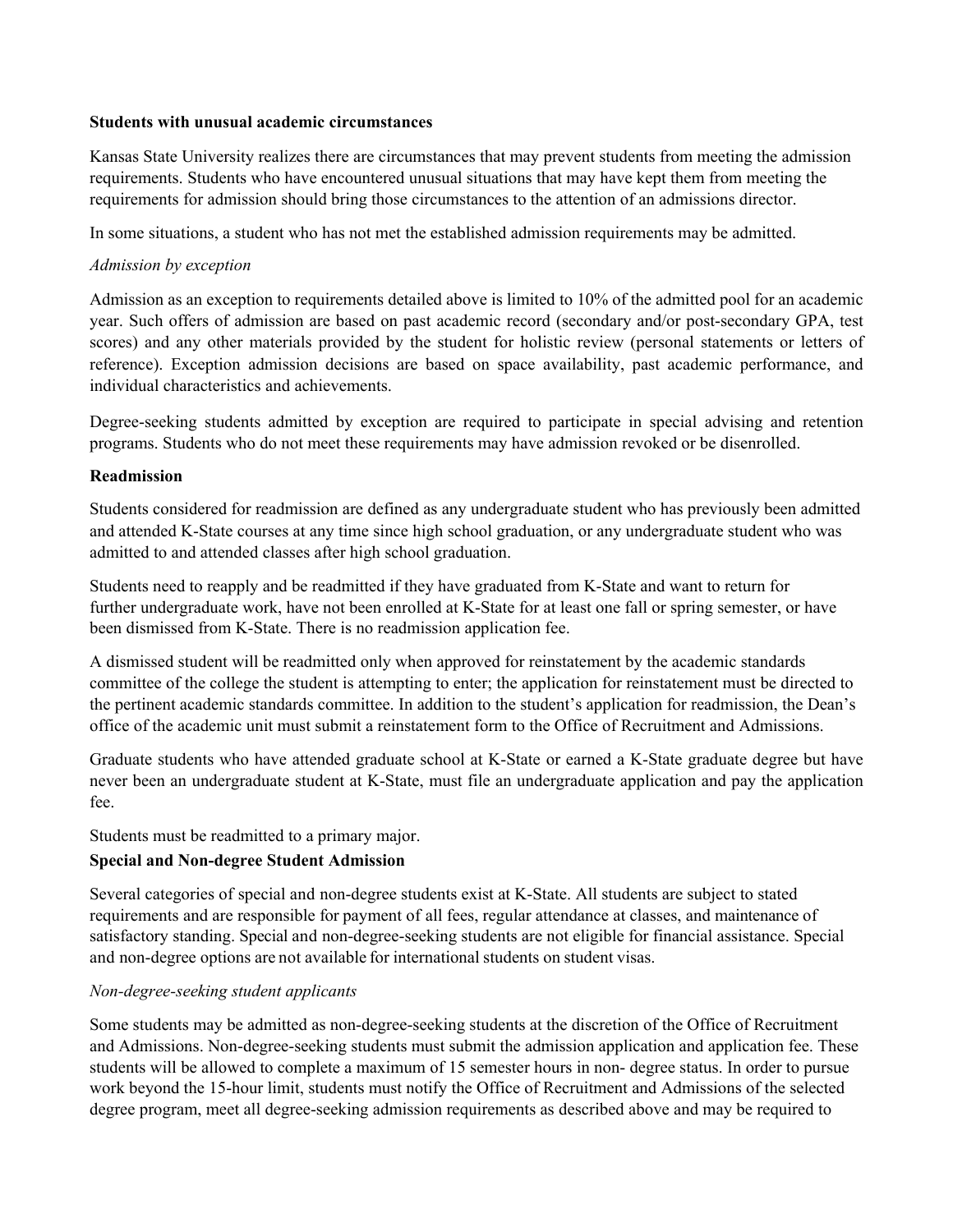sign an agreement specifying the terms of their admission as a degree-seeking student.

### *Special student applicants*

Students who do not intend to become candidates for a degree may apply for admission as special students. Such students must submit the admission application, application fee, test scores, and appropriate transcripts. Special student applicants must meet standard admission requirements.

### *High school concurrent students*

Outstanding high school juniors and seniors may be admitted to take courses while completing their high school requirements. High school students must submit an application, application fee, a recommendation from the high school, an outstanding high school academic record, and specify the courses in which they plan to enroll.

Younger students may be granted admission under special circumstances. In addition to the documents mentioned above, students under age 16 must file a letter of consent from a parent/guardian and receive approval to enroll in the selected class from the K-State department offering the class.

The university monitors the progress of all pre-college students very carefully. Students are approved for enrollment on the basis of space available in the selected class and success in prior university course work, if applicable.

# **Residency**

Initial residency is determined by the Office of Recruitment and Admission. Resident tuition classification is determined by criteria found in Kansas statutes and regulations of the Kansas Board of Regents. Students are responsible for providing information sufficient to support their applications for resident classification.

# **Fraudulent Applications**

An individual who intentionally withholds or provides fraudulent information on an application for admission or readmission may be subject to denial of admission, disenrollment, or immediate dismissal

from the university. Such decisions will be made by the director of admissions or a designated admissions officer after a complete review and consultation with the appropriate academic unit. The individual has the right to appeal the decision within three business days by requesting a conference with the Vice Provost for Enrollment Management. The Vice Provost for Enrollment Management or a designee is authorized to hold the conference and issue a decision.

#### **Majors with Different Requirements**

Admission requirements for different student types assure admission to the university but some majors and programs utilize selective admission or have established other criteria.

| Academic program                                | Type of student          | <b>Requirements</b>                                                                                      |
|-------------------------------------------------|--------------------------|----------------------------------------------------------------------------------------------------------|
| College of Architecture,<br>Planning and Design | Freshman and<br>Transfer | Admission is selective based on academic<br>performance and space availability. Fall entry<br>term only. |
| Carl R. Ice College of<br>Engineering           | Freshman and<br>Transfer | Admission is selective based on academic<br>performance and space availability.                          |